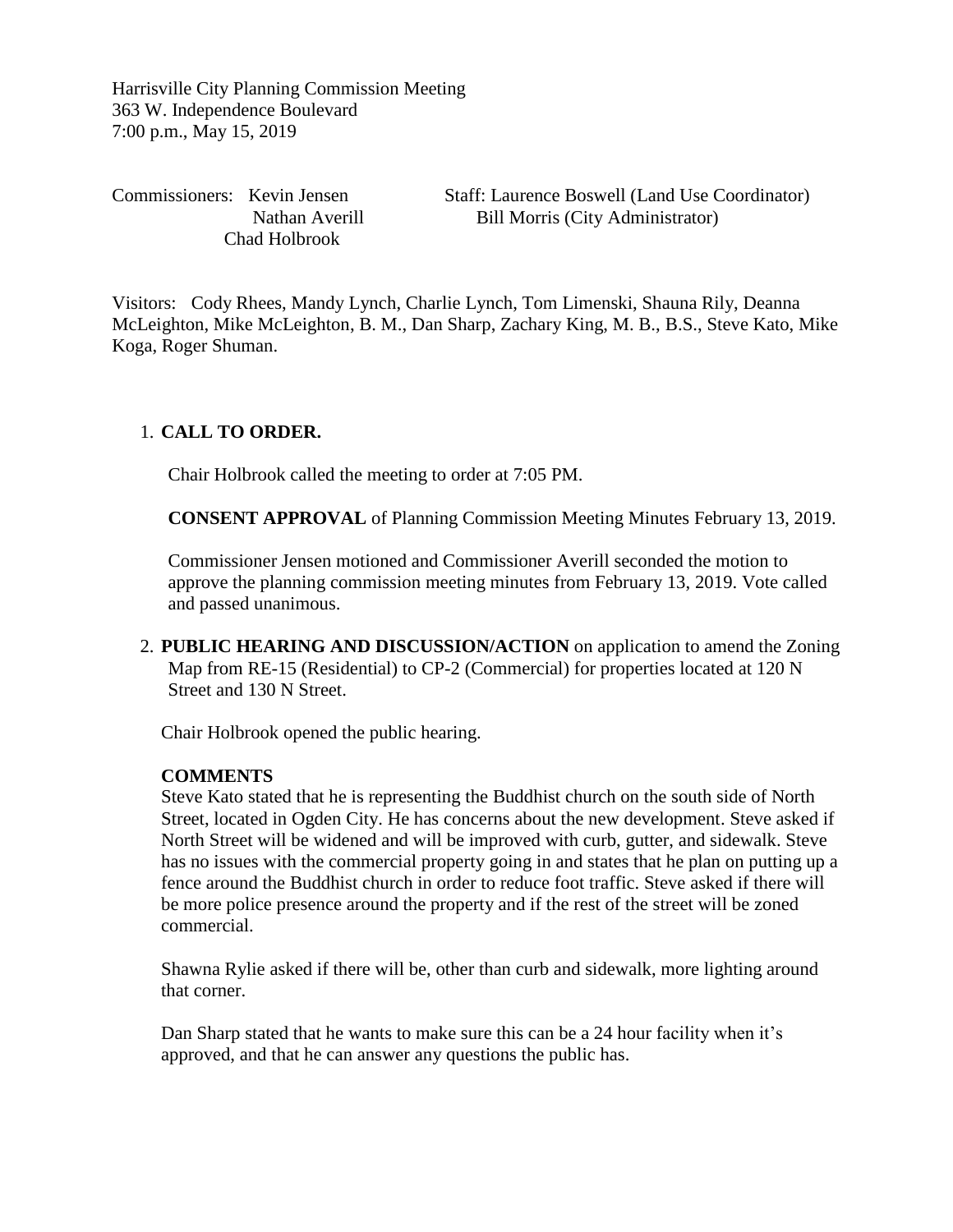Chair Holbrook closed the public hearing.

## **DISCUSSION**

Mr. Morris stated that this property is consistent with the general plan. Everything located on the lower corner of the city is planning for commercial use. North Street belongs to Ogden City, therefore Harrisville does not have control over improvements for North Street. Bill also states that police presence is already existent since this new development will be located right next to the liquor store.

Dan Sharp stated that they will be putting curb, gutter and sidewalk on the north side of North Street, but we will not widen the road. In addition, UDOT has required that the developers change the lane width off Wall Ave for better access in conjunction with the liquor store. This 7-Eleven will be a new modern seven eleven. Most of the lighting will be directed downward, which will prevent light pollution outside the property.

# **MOTION**

Commissioner Averill motions and Commissioner Jensen seconds to recommend to City Council the adoption of ordinance #500 and to amend the Zoning Map from RE-15 (Residential) to CP-2 (Commercial) for properties located at 120 N Street and 130 N Street. All in favor.

3. **DISCUSSION/ACTION** to approve Heritage Oak Subdivision to be located at 604 W Harrisville Rd.

## **DISCUSSION**

Mr. Morris explains that there is an existing house and barn located at 604 W Harrisville Rd. Cody Rhees wants to split the lot, so he can sell the lot with the barn on it. The barn would be on about 3.1 acres of land, and the house would be on 1 acre of land. The property is located in the A-1 Zone and meets all requirements as far as lot size and frontage off a main road.

There is a 20 foot easement on part of the property. Cody will need to obtain a copy of the easement and PUE and bring it into the engineer. The easement should only affect where Cody can build his house on the property.

## **MOTION**

Commissioner Jensen motioned and Chair Holbrook seconded the motion to approve the Heritage Oak Subdivision to be located at 604 W Harrisville Rd. All in favor.

4. **DISCUSSION/ACTION** on conditional use permit for a chiropractic business to be located at the residential home of Zachary King at 1580 N 400 W.

## **DISCUSSION**

Zachary recently graduated and is now a licensed chiropractor. Zachary wants to open up his business in his home for local residents.